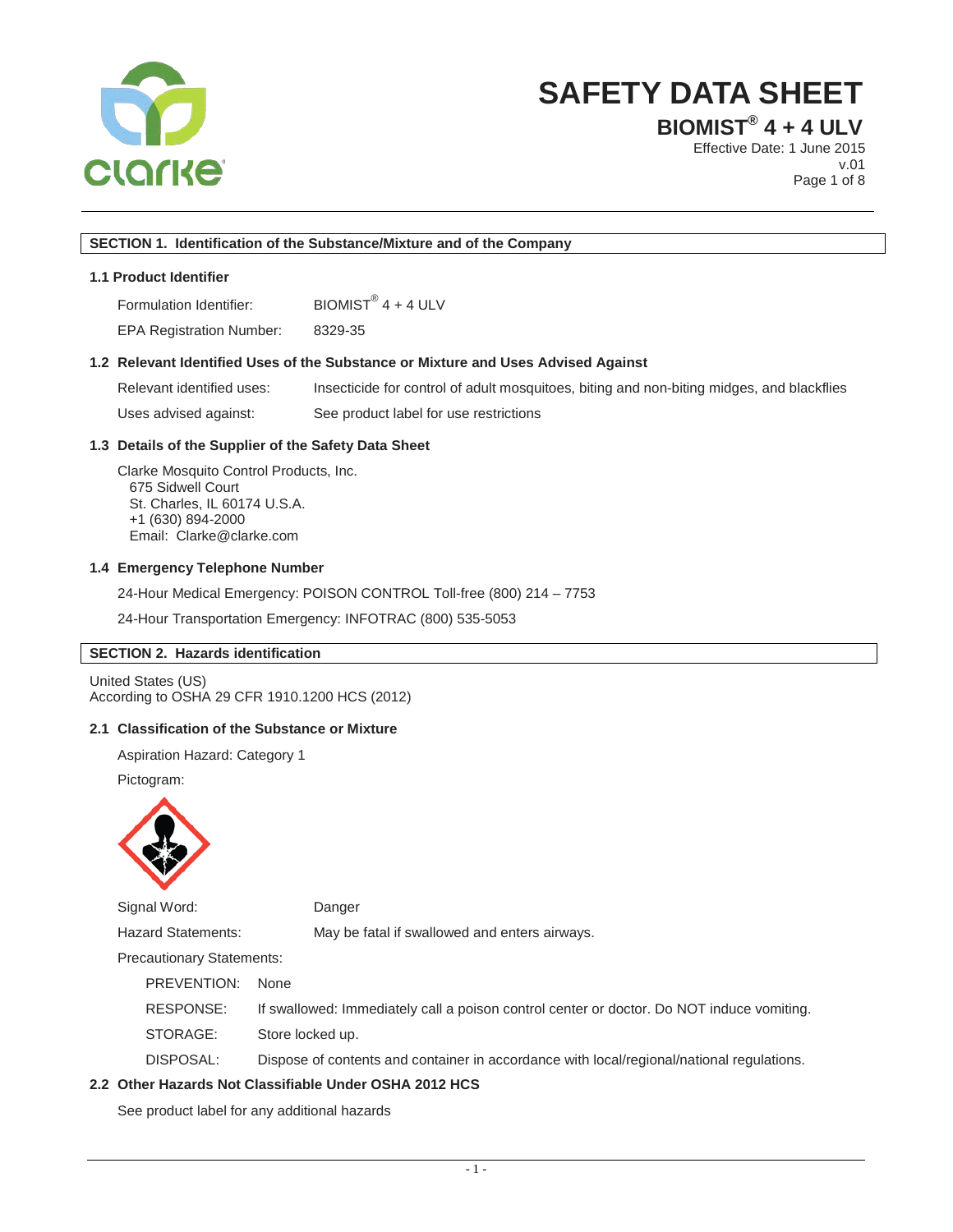

**BIOMIST® 4 + 4 ULV**

Effective Date: 1 June 2015 v.01 Page 2 of 8

## **SECTION 3. Composition/Information on Ingredients**

#### **3.1 Components**

| Substance Name     | CAS No.       | Concentration % w/w |
|--------------------|---------------|---------------------|
| Permethrin         | 52645-53-1    | 4.00                |
| Piperonyl Butoxide | $51 - 03 - 6$ | 4.00                |
| White Mineral Oil  | 8042-47-5     | : 92.0              |

Ingredients not identified are non-hazardous and/or are not required to be disclosed pursuant to 29 CFR 1910.1200 (2012), and are withheld as trade secret.

## **SECTION 4. First Aid Measures**

#### **4.1 Description of First Aid Measures**

If swallowed: Call a poison control center or doctor immediately for treatment advice. Do not induce vomiting unless told to do so by a poison control center or doctor. Do not give anything by mouth to an unconscious person.

#### **4.2 Most Important Symptoms and Effects, Both Acute and Delayed**.

See section 2 and/or section 11.

#### **4.3 Indication of Immediate Medical Attention and Special Treatment**

Treatment: Contains petroleum distillate. Gastric lavage is indicated if material was taken internally. May pose an aspiration pneumonia hazard. Appropriate supportive and symptomatic treatment is indicated by the patient's condition is recommended. For medical treatment information, contact the poison control hotline at 1-800-214- 7753. Have the product container or label with you when calling a poison control center or doctor, or going for treatment.

## **SECTION 5. Fire-Fighting Measures**

#### **5.1 Extinguishing Media**

Suitable Extinguishing Media: Carbon Dioxide (CO<sub>2</sub>), Dry Chemical, Foam

Unsuitable Extinguishing Media: Water jet

#### **5.2 Special Hazards Arising From the Substance or Mixture**

| Specific Hazards:                                                  | Under fire conditions some components may decompose. Combustion products may<br>include CO and NO <sub>x</sub> .                                                                                                                                                                                                                                |  |  |  |
|--------------------------------------------------------------------|-------------------------------------------------------------------------------------------------------------------------------------------------------------------------------------------------------------------------------------------------------------------------------------------------------------------------------------------------|--|--|--|
| 5.3 Special Protective Equipment and Precautions for Fire-Fighters |                                                                                                                                                                                                                                                                                                                                                 |  |  |  |
| <b>Protection Against Fire:</b>                                    | Wear positive pressure, self-contained breathing apparatus and protective firefighting<br>clothing (includes fire-fighting helmet, coat, pants, boots, and gloves).                                                                                                                                                                             |  |  |  |
| Special Procedures:                                                | Treat as oil fire. Move container from fire area if it can be done without risk. Do not scatter<br>spilled material with high-pressure water streams. Dike for later disposal. Use extinguishing<br>agents appropriate for surrounding fire. Avoid inhalation of material or combustion by-<br>products. Stay upwind and keep out of low areas. |  |  |  |

#### **SECTION 6. Accidental Release Measures**

#### **6.1 Personal Precautions, Protective Equipment and Emergency Procedures**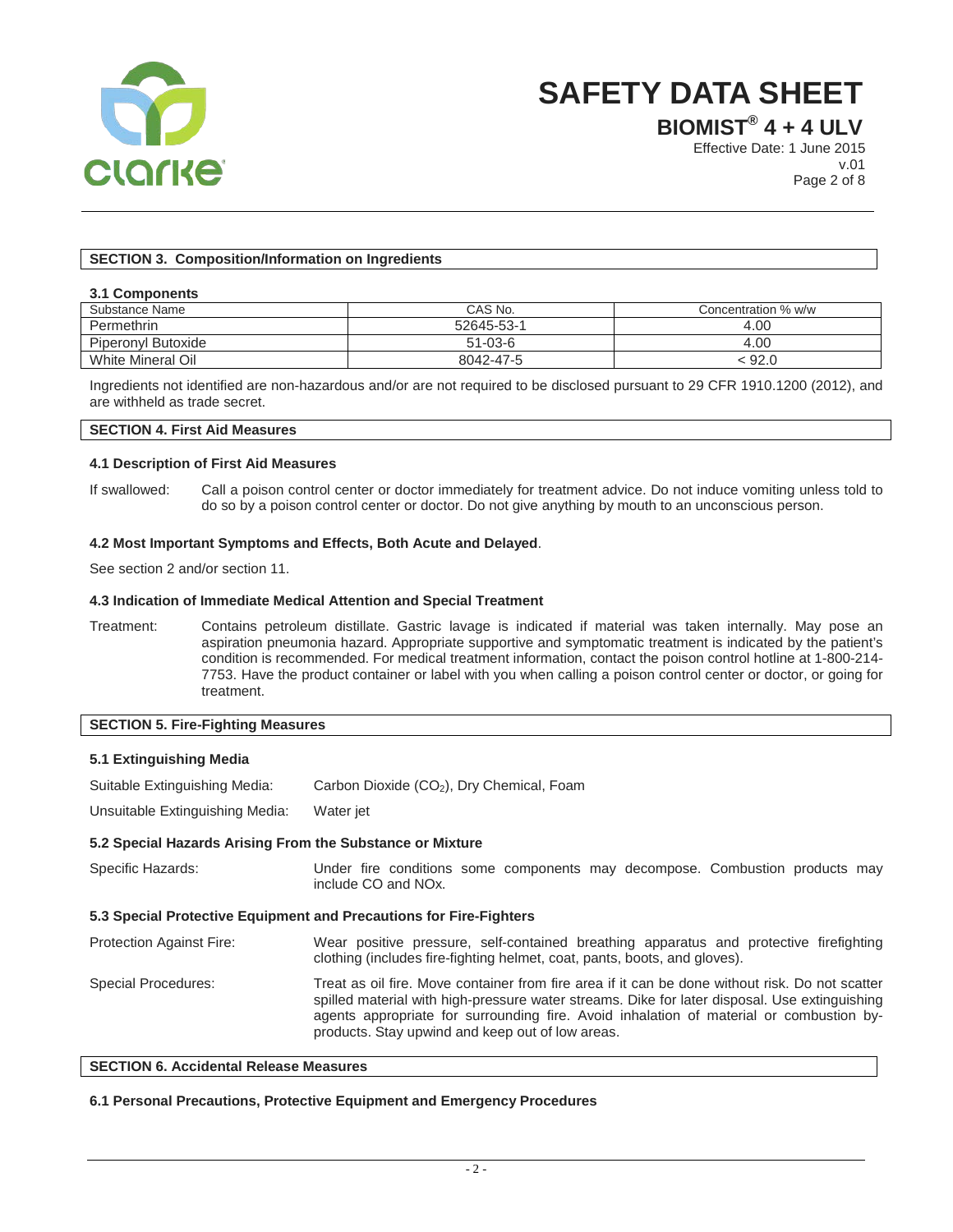

**BIOMIST® 4 + 4 ULV**

Effective Date: 1 June 2015 v.01 Page 3 of 8

| <b>General Precautions:</b>                              | Use appropriate protection (see section 8)                                                                                                                                                                                                                                                                                                                                                                                                         |  |  |  |
|----------------------------------------------------------|----------------------------------------------------------------------------------------------------------------------------------------------------------------------------------------------------------------------------------------------------------------------------------------------------------------------------------------------------------------------------------------------------------------------------------------------------|--|--|--|
| <b>Environmental Precautions:</b>                        | Prevent product from entering into drains and waterways. Do not contaminate surface or<br>ground water by cleaning equipment or disposal of wastes, including equipment wash<br>water. Collect and dispose of this material and its container in accordance with national and<br>regional regulations. If the product has contaminated surface water, inform the appropriate<br>authorities. See Section 12 for additional ecological information. |  |  |  |
| 6.2 Methods and Material for Containment and Cleaning Up |                                                                                                                                                                                                                                                                                                                                                                                                                                                    |  |  |  |
| Clean Up Methods:                                        | Soak up with absorbent, non-combustible material, such as sand, silica gel, clay, or                                                                                                                                                                                                                                                                                                                                                               |  |  |  |

sawdust, while using appropriate personal protection equipment. Collect material in appropriate container for disposal.

## **SECTION 7. Handling and Storage**

#### **7.1 Precautions for Safe Handling**

Handling: Keep out of reach of children. Do not take internally. Avoid contact with skin and eyes. Avoid inhalation of vapors from product. Do not take internally.

Hygiene Measures: Remove Personal Protective Equipment (PPE) immediately after handling this product. Wash thoroughly with soap and water after handling and before eating, drinking, chewing gum, using tobacco or using the toilet. Remove soiled clothing immediately and clean thoroughly before using again.

#### **7.2 Conditions for Safe Storage, Including Any Incompatibilities**

Storage: Product should be stored in compliance with local regulations. Store in a cool, dry, well-ventilated place in the original container. Protect from excessive heat and cold. Do not store near food, drink, animal feeding stuffs, pharmaceuticals, cosmetics or fertilizers. Keep out of reach of children.

#### **SECTION 8. Exposure Controls / Personal Protection**

These precautions are suggested for conditions where the potential for exposure exists. Emergency conditions may require additional precautions.

#### **8.1 Control Parameters**

| <b>Component Name</b> | CAS No.    | List/Source  | Type       | Value                             |
|-----------------------|------------|--------------|------------|-----------------------------------|
| Permethrin            | 52645-53-1 | <b>ACGIH</b> | <b>TWA</b> | $5 \text{ ma/m}$                  |
|                       |            | <b>NIOSH</b> | <b>REL</b> | $5 \text{ ma/m}$                  |
|                       |            | <b>OSHA</b>  | PEL        | $5 \text{ ma/m}$                  |
| White Mineral Oil     | 8042-47-5  | <b>ACGIH</b> | <b>TLV</b> | inhalable fraction<br>5 ma/m      |
|                       |            | <b>NIOSH</b> | <b>REL</b> | 5 mg/m <sup>3</sup><br>form: mist |
|                       |            | <b>OSHA</b>  | PEL        | $5 \text{ mg/m}$                  |

## **8.2 Exposure controls**

Engineering Controls: Use with adequate ventilation. Local exhaust ventilation may be necessary for some operations. Wash hands thoroughly after handling. Wash clothing before re-using.

Individual Protection Measures, such as Personal Protection Equipment:

Eye Protection: Safety Glasses, Goggles or Face Shield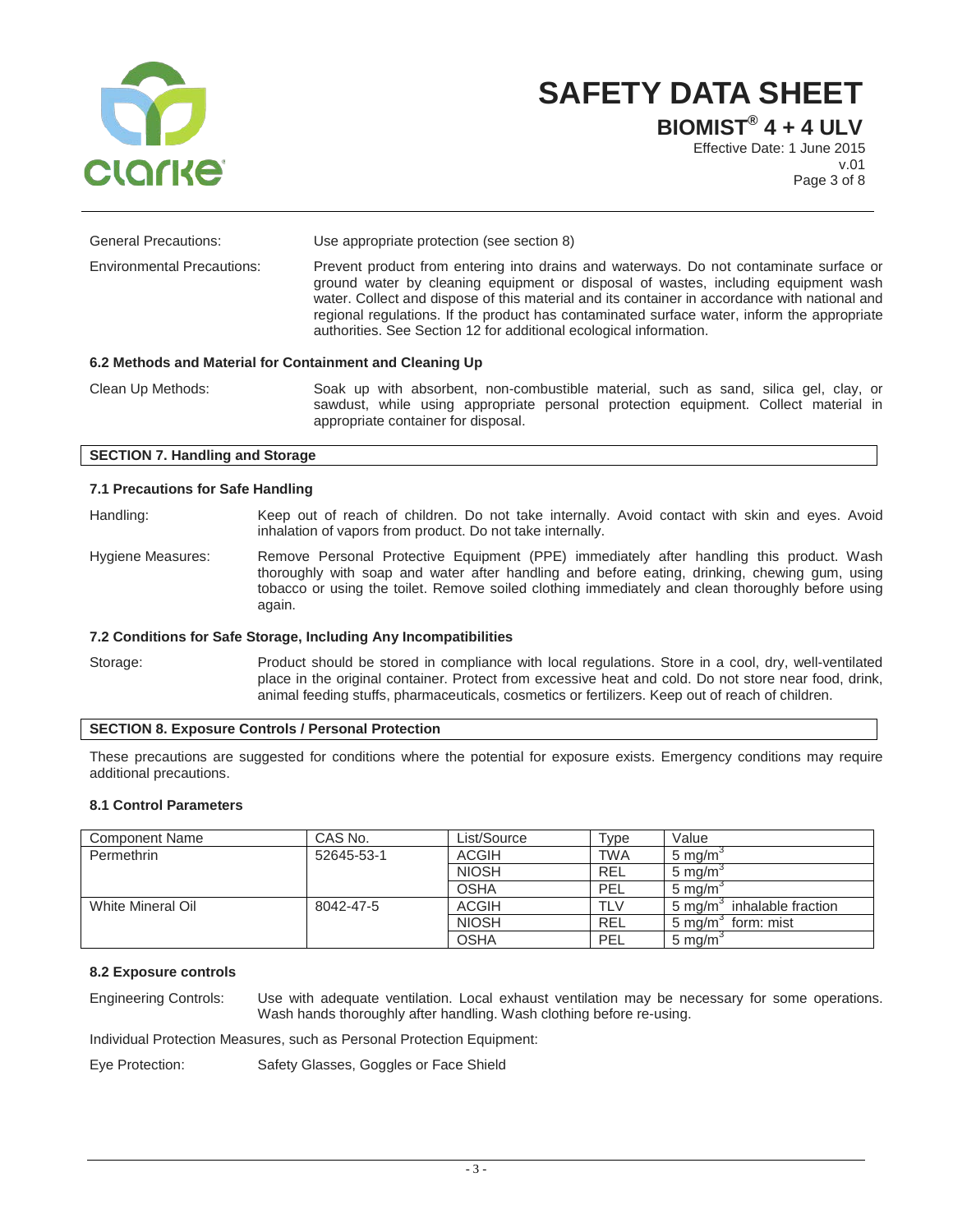

**BIOMIST® 4 + 4 ULV**

Effective Date: 1 June 2015 v.01 Page 4 of 8

| <b>Skin Protection:</b>        | Wear suitable protective clothing including long-sleeve shirt, long pants, shoes and socks. Body<br>protection must be chosen depending on activity and possible exposure, e.g. head protection,<br>apron. |
|--------------------------------|------------------------------------------------------------------------------------------------------------------------------------------------------------------------------------------------------------|
| Hand Protection:               | Protective glove selection must be based on the user's assessment of the workplace hazards.<br>Suitable protective chemical resistant materials include barrier laminate, nitrile, neoprene or Viton.      |
| <b>Respiratory Protection:</b> | Not usually required. In instances where exposure limits are exceeded, wear a NIOSH-approved<br>pesticide respirator with an organic-vapor removing cartridge with a prefilter approved for pesticides.    |

## **SECTION 9. Physical and Chemical Properties**

## **9.1 Information on Basic Physical and Chemical Properties**

| Liquid                                  |
|-----------------------------------------|
| Pale Yellow                             |
| Odorless                                |
| Not Available                           |
| Not Available                           |
| Not Applicable                          |
| Not Determined                          |
| Not Determined                          |
| $>199^\circ$ F                          |
| Not Determined                          |
| Not Determined                          |
| Not Applicable                          |
| Not Determined                          |
| Not Determined                          |
| 7.28 lbs/gal                            |
| Not Determined                          |
| Not Determined                          |
| Not Determined                          |
| 28.54 cSt at 20° C (16.64 cSt at 40 °C) |
| Not Available                           |
| Not Available                           |
| Not Available                           |
|                                         |

## **SECTION 10. Stability and Reactivity**

## **10.1 Reactivity**

Not Available

#### **10.2 Chemical Stability**

Stable under normal conditions

## **10.3 Possibility of Hazardous Reactions**

Hazardous Reactions: None under normal conditions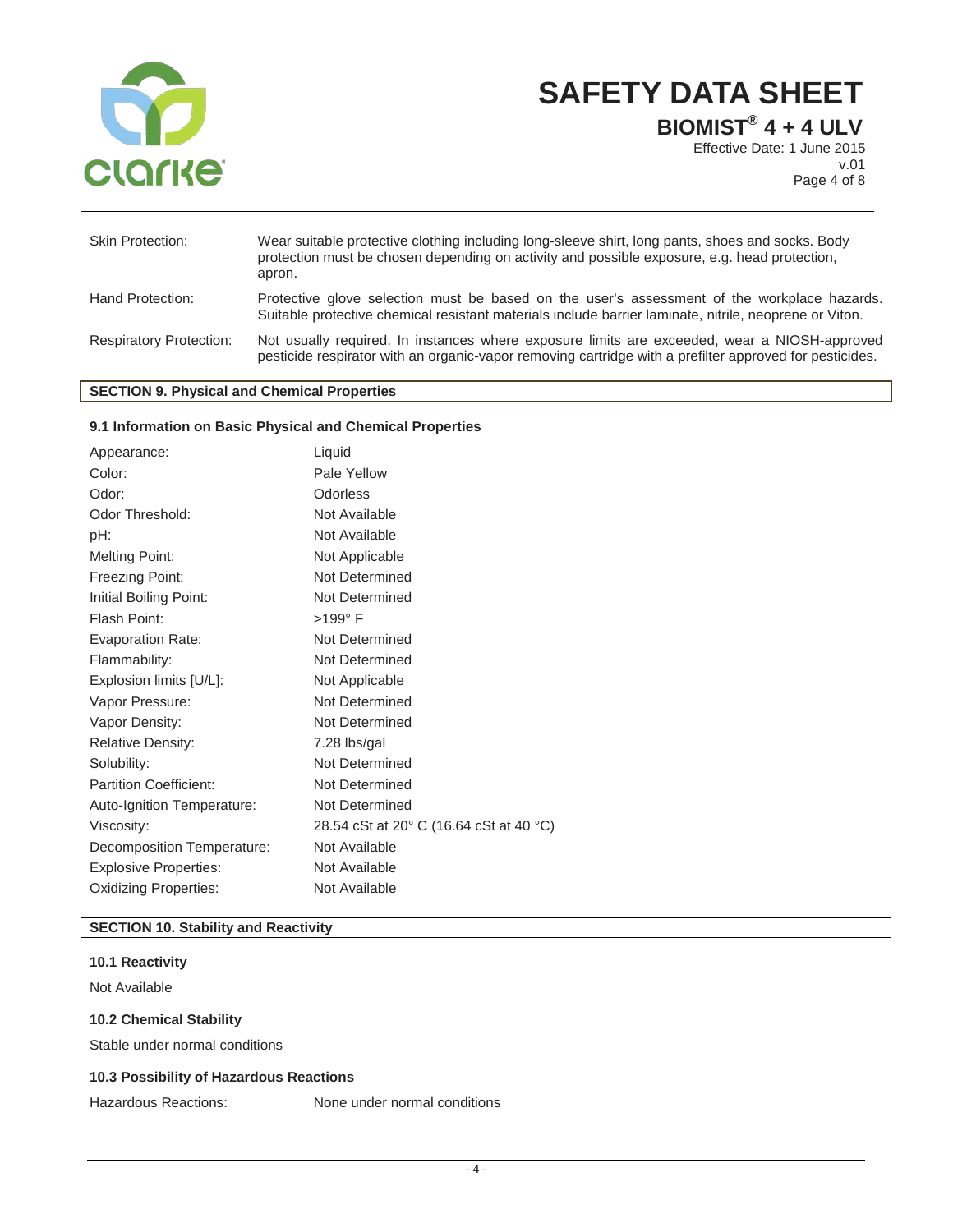

**BIOMIST® 4 + 4 ULV**

Effective Date: 1 June 2015 v.01 Page 5 of 8

Hazardous Polymerization: Not known to occur

## **10.4 Conditions to avoid**

Protect from direct sunlight and excessive heat.

#### **10.5 Incompatible materials**

Avoid contact with strong oxidizing agents, strong acids, strong bases

#### **10.6 Hazardous decomposition products**

None known under normal conditions of storage and use

## **SECTION 11. Toxicological information**

#### **11.1 Information on Likely Routes of Exposure**

Ingestion: May be fatal if swallowed and enters airways due to petroleum distillate. Vomiting may cause aspiration pneumonia.

## **11.2 Information on Toxicological Effects**

| <b>Acute Toxicity</b>        |                                                                  |                                                                                                                                                                                                                                                                                                                                                        |  |
|------------------------------|------------------------------------------------------------------|--------------------------------------------------------------------------------------------------------------------------------------------------------------------------------------------------------------------------------------------------------------------------------------------------------------------------------------------------------|--|
|                              | Oral, Rat LD <sub>50</sub>                                       | $> 5,000$ mg/kg-bw                                                                                                                                                                                                                                                                                                                                     |  |
|                              | Dermal, Rat LD <sub>50</sub>                                     | > 2,000 mg/kg-bw                                                                                                                                                                                                                                                                                                                                       |  |
|                              | Inhalation, Rat LC <sub>50</sub>                                 | $> 5.1$ mg/L                                                                                                                                                                                                                                                                                                                                           |  |
|                              | Skin Corrosion/Irritation:                                       | Not corrosive or irritating to the skin on acute exposure. Mild skin irritation or<br>cracking may occur from prolonged or repeated exposure to this product.                                                                                                                                                                                          |  |
|                              | Serious Eye Damage/Irritation:                                   | Mild (transient) eye irritation may occur from direct exposure of the product in the<br>eyes.                                                                                                                                                                                                                                                          |  |
|                              | <b>Skin Sensitization:</b>                                       | Not a skin sensitizer                                                                                                                                                                                                                                                                                                                                  |  |
|                              | STOT - Single exposure                                           | No data is available to indicate product or any components present at greater than<br>0.1% present a specific target organ toxicity hazard from single exposure.                                                                                                                                                                                       |  |
|                              | <b>Chronic Toxicity/Effects</b><br><b>Germ Cell Mutagenicity</b> | This product has not been tested. No data is available to indicate product or any<br>components present at greater than 0.1% are mutagenic or genotoxic. For<br>permethrin and for piperonyl butoxide, no mutagenic effect was found in various<br>tests with microorganisms and mammalian cell culture.                                               |  |
| Carcinogenicity              |                                                                  | This product does not contain any carcinogens or potential carcinogens as listed<br>by OSHA, IARC or NTP. Permethrin and Piperonyl Butoxide are classified by<br>IARC as Group 3: Not classifiable as to carcinogenicity to humans.                                                                                                                    |  |
|                              |                                                                  | Permethrin caused at high dose levels an increased incidence of tumors in mice in<br>the following organ(s): liver, Lungs. The mechanism that triggers tumors in rodents<br>is not relevant for the low exposures encountered under normal use conditions.<br>Piperonyl butoxide was not carcinogenic in lifetime feeding studies in rats and<br>mice. |  |
| <b>Reproductive Effects:</b> |                                                                  | No data is available to indicate product or any components present at greater<br>than 0.1% cause reproductive or teratogenic toxicity. Permethrin did not cause<br>reproductive toxicity in a two-generation study in rats. Piperonyl butoxide did<br>not cause reproductive toxicity in a two-generation study in rats.                               |  |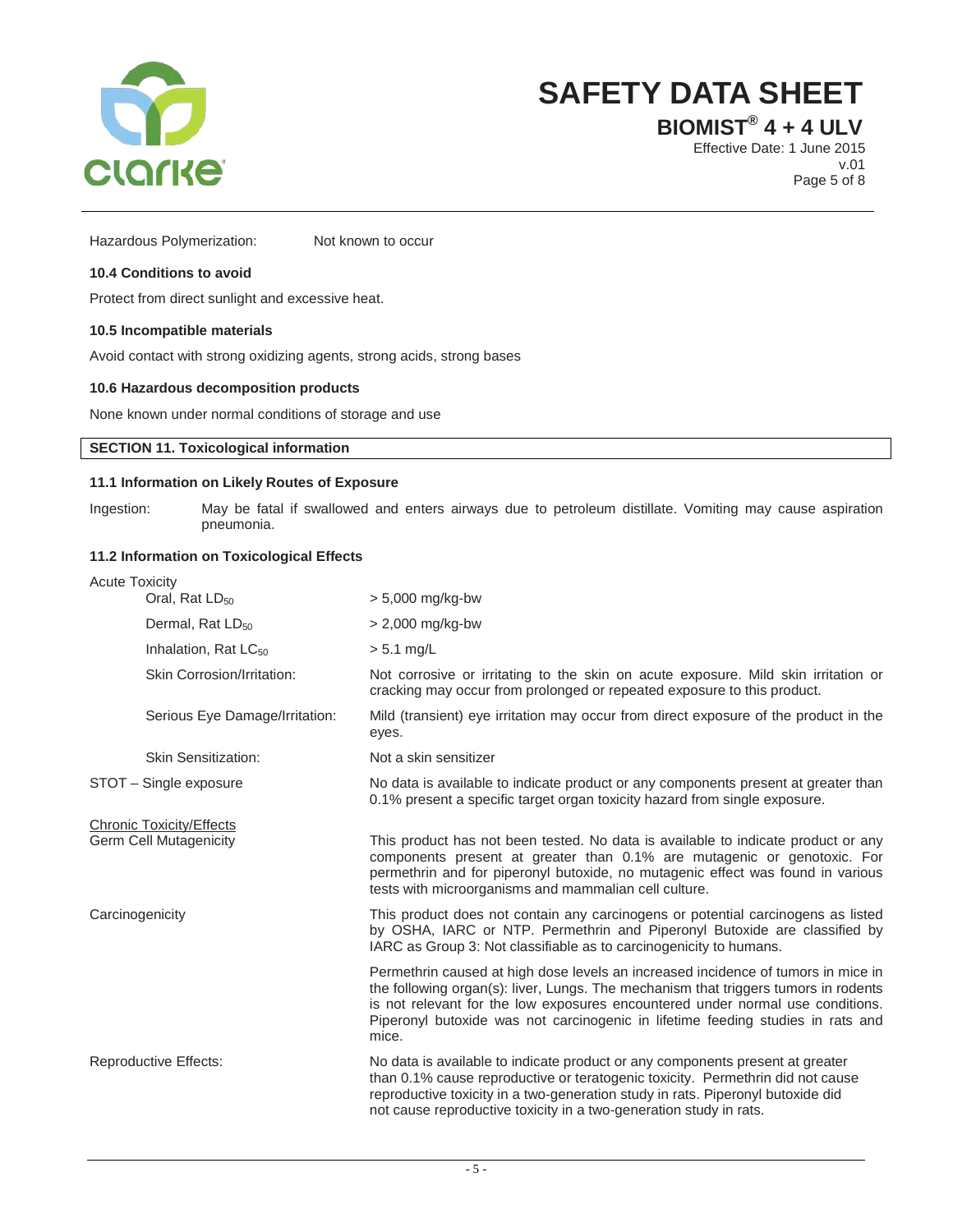

**BIOMIST® 4 + 4 ULV**

Effective Date: 1 June 2015 v.01 Page 6 of 8

| STOT - Repeated exposure                                                                                                          | No data is available to indicate product or any components present at greater<br>than 0.1% present a specific target organ toxicity hazard from repeat exposure<br>Permethrin did not cause specific target organ toxicity in experimental animal<br>studies. Piperonyl butoxide did not cause specific target organ toxicity in<br>experimental animal studies |  |  |
|-----------------------------------------------------------------------------------------------------------------------------------|-----------------------------------------------------------------------------------------------------------------------------------------------------------------------------------------------------------------------------------------------------------------------------------------------------------------------------------------------------------------|--|--|
|                                                                                                                                   | Piperonyl butoxide did not cause specific target organ toxicity in experimental<br>animal studies.                                                                                                                                                                                                                                                              |  |  |
| <b>SECTION 12. Ecological Information</b>                                                                                         |                                                                                                                                                                                                                                                                                                                                                                 |  |  |
| 12.1 Ecotoxicity                                                                                                                  |                                                                                                                                                                                                                                                                                                                                                                 |  |  |
| Butoxide.                                                                                                                         | Product specific data is not available. Data referenced is in relation to the active ingredients, Permethrin and Piperonyl                                                                                                                                                                                                                                      |  |  |
| Toxicity to Fish:                                                                                                                 | Permethrin: 96-hr Acute LC <sub>50</sub> 0.79 ppb, Bluegill Sunfish (Lepomis macrochirus)<br>Piperonyl Butoxide: 96-hr Acute LC <sub>50</sub> 6.12 ppm, Rainbow Trout (Oncorhynchus mykiss)                                                                                                                                                                     |  |  |
| Toxicity to Aquatic Invertebrates:                                                                                                | Permethrin: 96-hr LC <sub>50</sub> 0.019 ppb, Mysid Shrimp (Americamysis bahia)<br>Piperonyl Butoxide: 96-hr LC50 0.49 ppm, Mysid Shrimp (Americamysis bahia)                                                                                                                                                                                                   |  |  |
| Toxicity to Aquatic Plants:                                                                                                       | Permethrin: 72-hr EC <sub>50</sub> 0.5 mg/L, Algae                                                                                                                                                                                                                                                                                                              |  |  |
|                                                                                                                                   | Piperonyl Butoxide: 72-hr EC <sub>50</sub> > 9.1 mg/L, Algae                                                                                                                                                                                                                                                                                                    |  |  |
| 12.1 Persistence and Degradability                                                                                                |                                                                                                                                                                                                                                                                                                                                                                 |  |  |
| Product specific data not available. Data referenced is in relation to the active ingredients, Permethrin and Piperonyl Butoxide. |                                                                                                                                                                                                                                                                                                                                                                 |  |  |
| Biodegradability:                                                                                                                 | Not rapidly biodegradable.                                                                                                                                                                                                                                                                                                                                      |  |  |
| Partition Coefficient, Koc:                                                                                                       | Permethrin: 100,000                                                                                                                                                                                                                                                                                                                                             |  |  |
|                                                                                                                                   | Piperonyl Butoxide: 399 - 830                                                                                                                                                                                                                                                                                                                                   |  |  |
| Bioaccumulation:                                                                                                                  | Bioconcentration (BCF) Permethrin: 300                                                                                                                                                                                                                                                                                                                          |  |  |
|                                                                                                                                   | Bioconcentration (BCF) Piperonyl Butoxide: 2,175                                                                                                                                                                                                                                                                                                                |  |  |
| Mobility in Soil:                                                                                                                 | Permethrin: Immobile in soil                                                                                                                                                                                                                                                                                                                                    |  |  |
|                                                                                                                                   | Piperonyl Butoxide: Moderately mobile in soil                                                                                                                                                                                                                                                                                                                   |  |  |

## **SECTION 13. Disposal Considerations**

## **13.1 Waste Treatment and Disposal methods**

Pesticide wastes are regulated. Consult product label for chemical substance and container disposal instructions. Avoid release to the environment. Improper disposal of excess product or rinsate is a violation of Federal law. If these wastes cannot be disposed or by use according to label instructions, contact your State Pesticide or Environmental Control Agency, or the Hazardous Waste Representative at the nearest EPA regional office for guidance.

Container disposal: Rinse thoroughly in accordance with label instructions.

## **SECTION 14. Transport Information**

## **14.1 DOT (US)**

Not regulated (Bulk and Non-Bulk Quantities)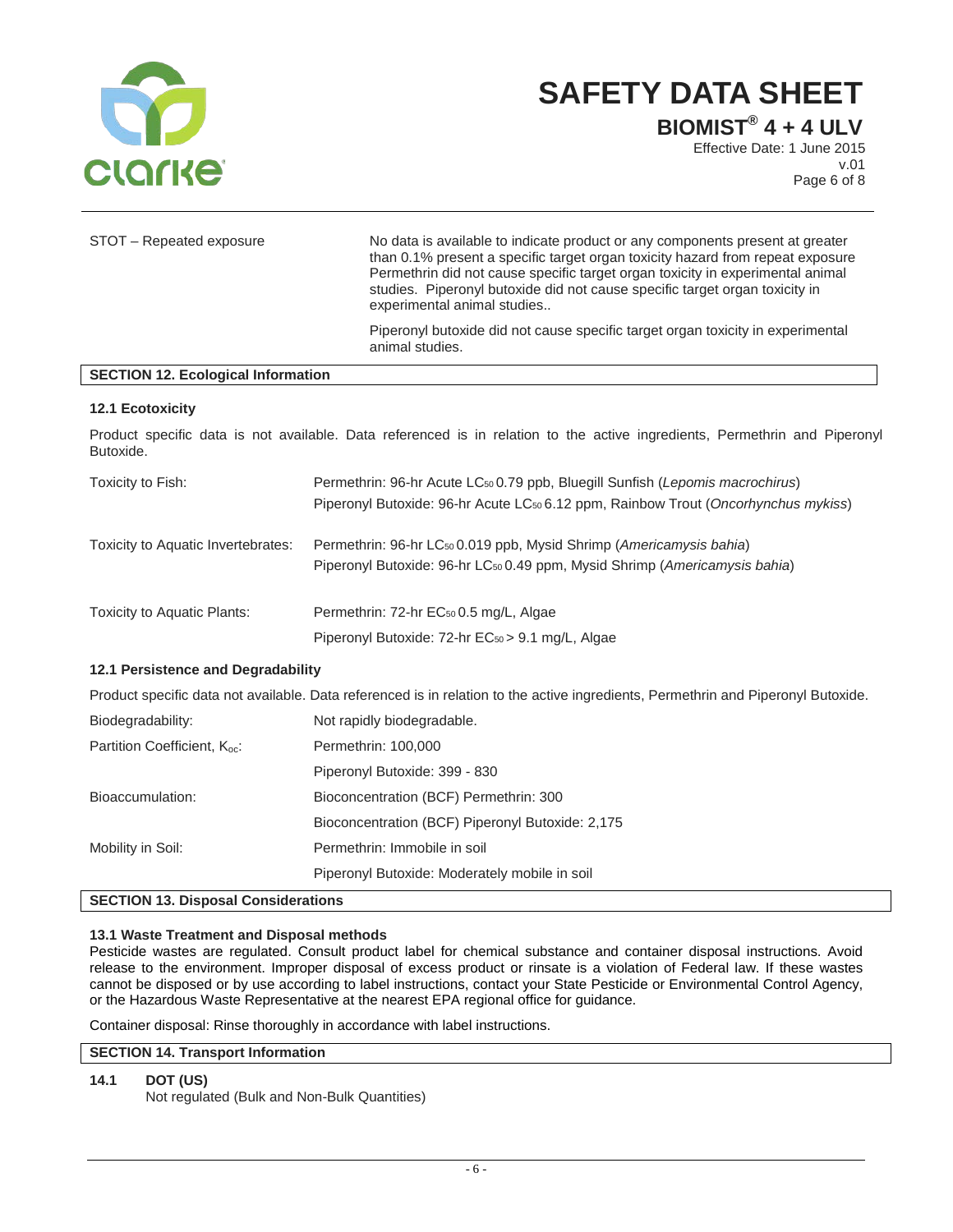

**BIOMIST® 4 + 4 ULV**

Effective Date: 1 June 2015 v.01 Page 7 of 8

| 14.2 | <b>IMDG (Vessel)</b>             |                                                                 |  |
|------|----------------------------------|-----------------------------------------------------------------|--|
|      | UN Number:                       | 3082                                                            |  |
|      | Hazard Class:                    | 9                                                               |  |
|      | Packing Group:                   | Ш                                                               |  |
|      | Proper Shipping Name:            | ENVIRONMENTALLY HAZARDOUS SUBSTANCE LIQUID, N.O.S. (PERMETHRIN) |  |
|      | Marine Pollutant:                | Yes                                                             |  |
| 14.3 | <b>ICAO/IATA (Air transport)</b> |                                                                 |  |
|      | UN Number:                       | 3082                                                            |  |
|      | Hazard Class:                    | 9                                                               |  |
|      | Packing Group:                   | Ш                                                               |  |
|      | Proper Shipping Name:            | ENVIRONMENTALLY HAZARDOUS SUBSTANCE LIQUID, N.O.S. (PERMETHRIN) |  |
|      | Environmental Hazard:            | Yes                                                             |  |

## **SECTION 15. Regulatory Information**

**FIFRA Information**: This chemical is a pesticide product regulated by the Environmental Protection Agency and is subject to certain labeling requirements under federal pesticide law. These requirements differ from the classification criteria and hazard information for safety data sheet, and for workplace labels of non-pesticide chemicals. Following is the hazard information as required on the pesticide label:

#### Signal Word: CAUTION KEEP OUT OF REACH OF CHILDREN

| <b>FIRST AID</b>                                                                                     |                                                                                                                              |  |  |
|------------------------------------------------------------------------------------------------------|------------------------------------------------------------------------------------------------------------------------------|--|--|
|                                                                                                      | Have product container or label with you when calling a poison control center or doctor, or going for treatment. For Medical |  |  |
|                                                                                                      | Emergencies, call the International Poison Control Center at 1-800-214-7753.                                                 |  |  |
| IF IN EYES:                                                                                          | Hold eye open and rinse slowly and gently with water for 15-20 minutes. Remove contact                                       |  |  |
|                                                                                                      | lenses, if present, after the first 5 minutes, then continue rinsing the eye. Call a poison                                  |  |  |
|                                                                                                      | control center or doctor for treatment advice.                                                                               |  |  |
| IF SWALLOWED:                                                                                        | Immediately call a poison control center or doctor. Do not induce vomiting unless told to do                                 |  |  |
|                                                                                                      | so by a poison control center or doctor. Do not give any liquid to the person. Do not give                                   |  |  |
|                                                                                                      | anything by mouth to an unconscious person.                                                                                  |  |  |
| IF ON SKIN OR CLOTHING:                                                                              | Take off contaminated clothing. Rinse skin immediately with plenty of water for 15-20                                        |  |  |
|                                                                                                      | minutes. Call a poison control center or doctor for treatment advice.                                                        |  |  |
| IF INHALED:                                                                                          | Move person to fresh air. If person is not breathing, call 911 or an ambulance, then give                                    |  |  |
|                                                                                                      | artificial respiration, preferably mouth-to-mouth. Call a poison control center or doctor for                                |  |  |
|                                                                                                      | further treatment advice.                                                                                                    |  |  |
| NOTE TO PHYSICIAN: Product contains a petroleum distillate. Vomiting may cause aspiration pneumonia. |                                                                                                                              |  |  |

PRECAUTIONARY STATEMENTS: HAZARDS TO HUMANS AND DOMESTIC ANIMALS CAUTION**.** Harmful if swallowed. Causes moderate eye irritation. Avoid contact with eyes or clothing. Prolonged or frequently repeated skin contact may cause allergic reactions in some individuals.

Personal Protective Equipment (PPE): Some materials that are chemical-resistant to this product are: barrier laminate, nitrile rubber, neoprene rubber, or Viton. Mixers, loaders, applicators, and other handlers must wear long-sleeve shirt and long pants, shoes plus socks. In addition, all handlers except for applicators using motorized ground equipment, pilots and flaggers, must wear chemical-resistant gloves. In addition, mixers/loaders, persons cleaning equipment, and other persons exposed to the concentrate must wear a chemical-resistant apron. See engineering controls for additional requirements.

User Safety Requirements: Follow manufacturer's instructions for cleaning/maintaining PPE. If no such instructions for washables exist, use detergent and hot water. Keep and wash PPE separately from other laundry. Discard clothing and other absorbent materials that have been drenched or heavily contaminated with the product's concentrate. Do not reuse them.